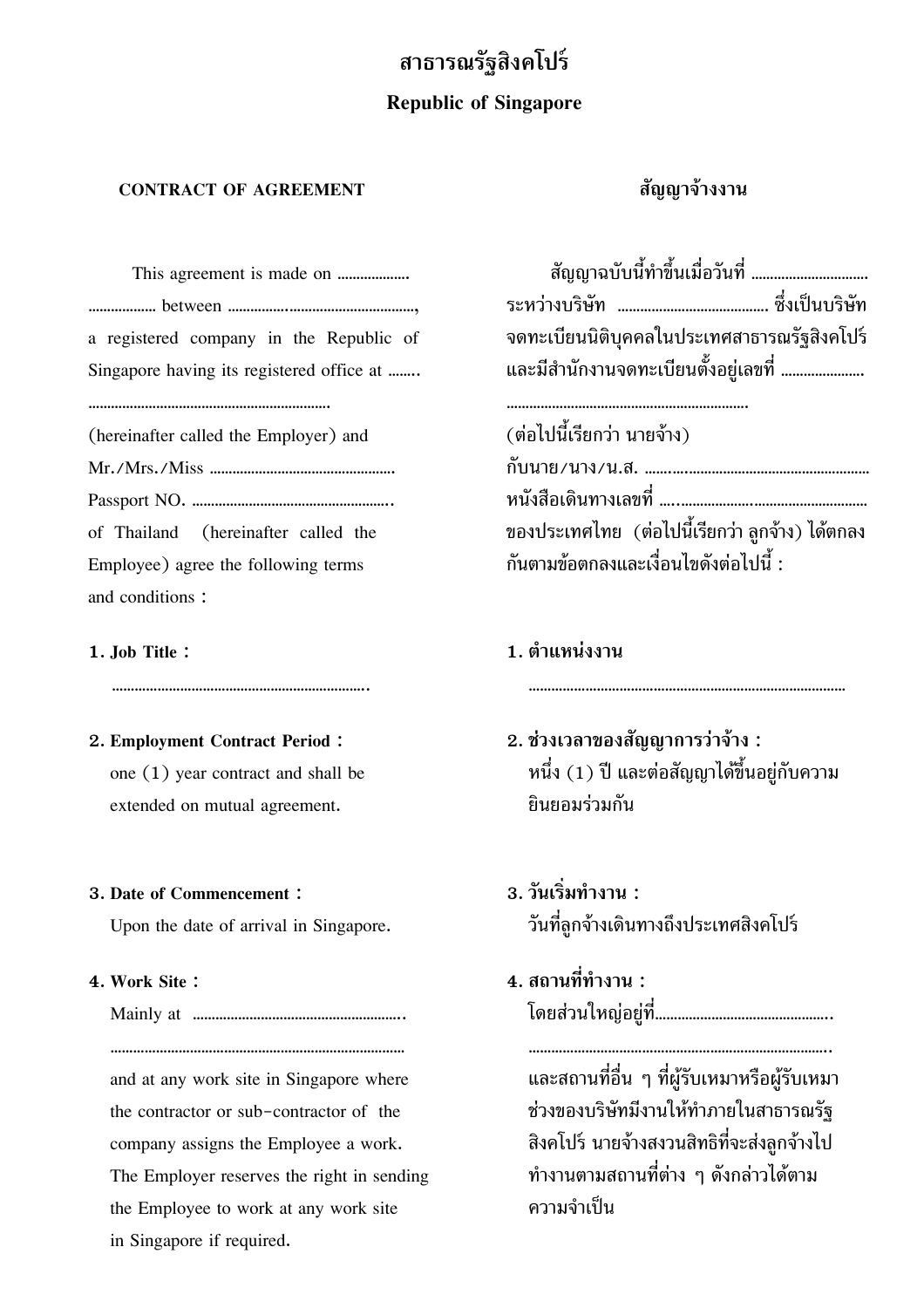competent to work and abides the Rules and Regulations of the Employer or not.

the duration not exceeding one (1) calendar month.

44 hours per week. Any hour worked in  $\qquad \qquad$ สัปดาห์ ชั่วโมงที่ทำงานเกินกว่า 8 แปด ชั่วโมง  $\overline{\phantom{a}}$  excess of 8 hours per day will be paid at  $\overline{\phantom{a}}$  ต่อวัน จะได้รับค่าทำงานล่วงเวลาในอัตรา 1.5 เท่า  $1.5$  times the hourly rate of the day. If the  $\hbox{${\hat{\rm m}}}$ กำทางเในวันอาทิตย์และวันหยุดราชการจะได้รับ Employee is required to work on Sunday and คาลวงเวลา 2 เทา ของอัตราคาจางปกติ public holidays he shall be paid at 2 times.

- charge at construction site. Food and drink แตไมรวมคาอาหารและเครื่องดื่ม are not included.
- $\overrightarrow{\text{c}}$ completing the contract.
- from the doctors provided by the company จัดหาตามกฎหมายแรงงานของสาธารณรัฐ as prescribed by the Labour Law สงคโปร ิ of the Republic of Singapore.
- **5. Probation Period Three (3) Months: 5. ระยะทดลองงาน : 3 เดือน (สามเดือน)** The probationary period is solely **5**ระยะทดลองงานมีวัตถุประสงค์ เพื่อให้นายจ้าง for the purpose of the Employer to  $\hat{\mathfrak{g}}$ จารณาว่าลูกจ้างมีความสามารถเหมาะสม และ determine whether the Employee is ปฏิบัติตาม กฎ ระเบียบ ของนายจาง หรือไม
- **6. Wages : ………………….. (S \$ Per Day) 6. คาจาง : ……………….. เหรียญสิงคโปรตอ วัน** The Employer shall pay the above-mentioned นายจ้างจะจ่ายค่าจ้างดังกล่าว ให้กับลูกจ้างเป็น wages to the Employee at regular intervals of ประจำตามกำหนดโดยไม่เกิน หนึ่ง เดือน ปฏิทิน

# **7. Working Hours : 7. ชวโมงท ั่ ํางาน :**

 $E$ ight (8) working hours per day, or  $E$  แปด (8) ชั่วโมงต่อหนึ่งวัน หรือ..44.....ชั่วโมงต่อ

## **8. Benefits : 8. สิทธิประโยชน :**

- a) Accommodations are provided free of  $($ ก) ที่พักอาศัยจัดให้ฟรี ตามสถานที่ก่อสร้าง
- b) Round trip airfare from Bangkok- (ข) ค่าโดยสารเครื่องบินไปกลับ จากกรุงเทพฯ-Singapore-Bangkok is provided after  $\hat{a}$ งคโปร์ และจากสิงคโปร์-กรุงเทพฯ
- c) Medical treatment free of charge (ค) รับการรักษาพยาบาลจากแพทย์ที่บริษัท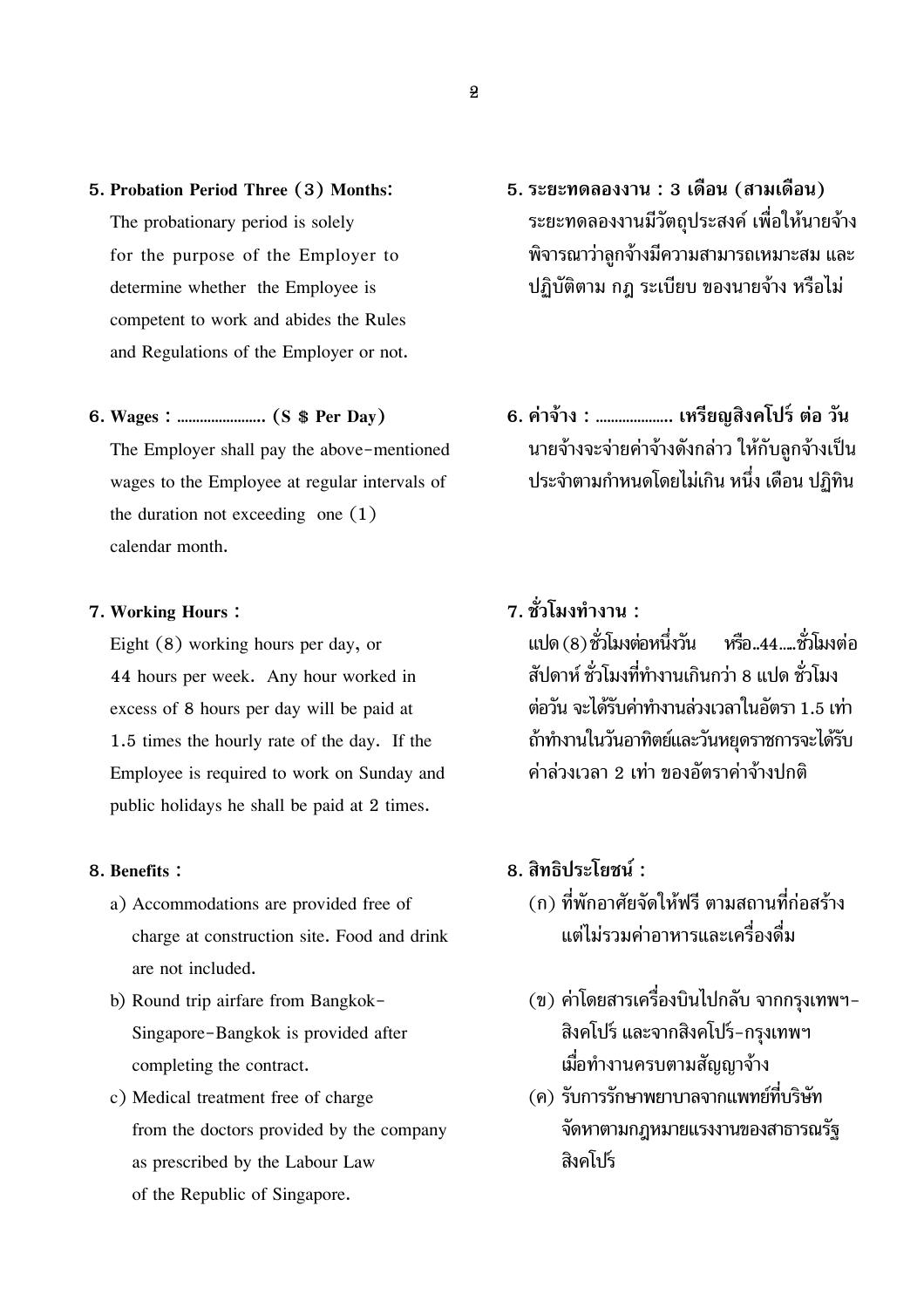- in Singapore excluding passport shall หนังสือเดินทาง be borne by the Employer.
- fourteen (14) days off with pay.
- Scheme in accordance with the Singapore Labour Law

shall be responsible with his expense, the ประเทศไทย รวมทั้ง arrangement, and repatriation of the Employee's corpse to Thailand including:

- 
- in the company have the right to receive. **ล**ูกจ้างในบริษัทฯ
- resident in Singapore.
- following events that the Employee:
- d) The expenses incurred from the  $(3)$  ค่าใช้จ่ายต่าง ๆ ในการขอวีซ่า และใบอนุญาต application for visa and work permit **พ**านเป็นสิงคโปร์ บริษัทเป็นผู้จ่ายให้ ยกเว้น
- e) After completion of twelve  $(12)$  months  $(9)$  เมื่อทำงานครบ 12 เดือน (สิบสองเดือน) โดยมี working with satisfactory outcome, the ผลงานเป็นที่พอใจ ลูกจ้างจะได้รับสิทธิพักผ่อน Employee shall be entitled to  $\qquad \qquad$  เป็นเวลา สิบสี่  $(14)$  วัน โดยได้รับค่าจ้าง
- f) The Employee shall be covered by  $($ ฉ) ลูกจ้างจะได้รับความคุ้มครองจากประกันสังคม the Workmen Compensation Insurance ตามกฎหมายแรงงานของประเทศสิงคโปร
- **9. Death : 9. กรณีเสียชีวิต :**

In the case of death of the Employee กรณีลูกจ้างเสียชีวิตในระหว่างสัญญา นายจ้างจะเป็น during the tenure of the contract, the Employer ผู้รับผิดชอบและจัดการเกี่ยวกับศพและการส่งศพกลับ

- a) The Employee's belongings. (ก) สิ่งของสวนตัวชองลูกจางที่เสียชีวิต
- b) Income and savings which employees  $($  ข) รายได้ และเงินออมที่ถูกต้องตามกฎหมายของ
- 10. The Employee is not allowed to marry  $10.$  ลูกจ้างจะไม่ได้รับอนุญาตให้แต่งงานกับคน a Singapore citizen or have a permanent สัญชาติสิงคโปร์ หรือผู้อยู่อาศัยถาวรในสิงคโปร์
- $11.$  The Employer reserves the right to terminate  $\qquad\qquad 11.$  นายจ้างสงวนสิทธิ์ที่จะยกเลิกสัญญาจ้างงานนี้ โดย this contract without notice in any of the ไมแจงใหลูกจางทราบลวงหนาในกรณีตอไปนี้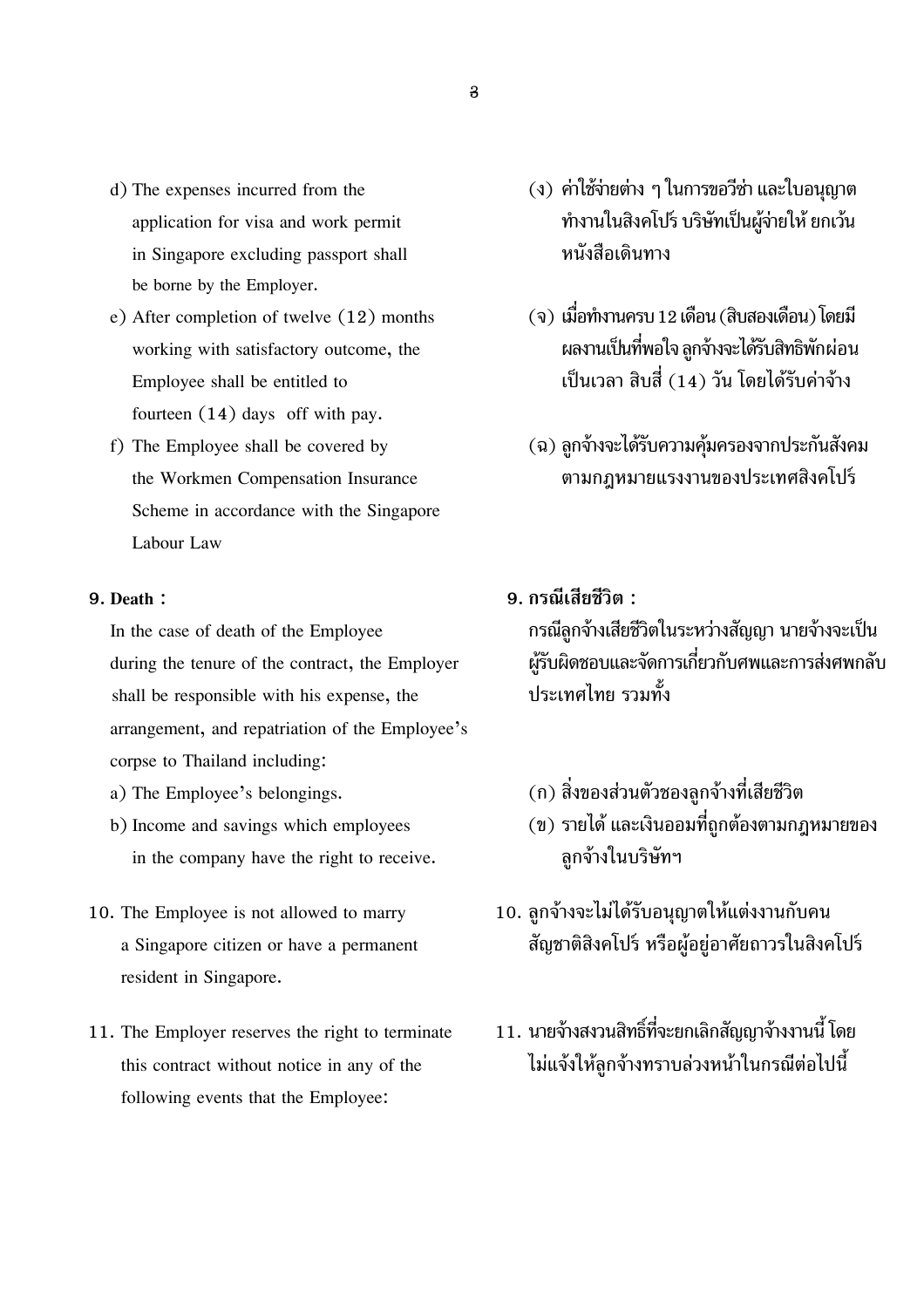- violates the Laws of the Republic of Singapore. ของสาธารณรัฐสิงคโปร
- Employer or engages in any business จากบริษัทนายจาง transaction for himself or anyone other than Employer.
- cancelled by the Government of Singapore. 2012 ถูกยกเลิกโดยรัฐบาลสิงคโปร์
- to be in charged in medical check up **เหมาะสมที่จะทำงาน** for their employees, informs that the Employee's health is not fit for work.
- the date fixed by the Employer.
- leave permitted by the Employer.
- $j$ urisdiction shall be of the courts of the Republic  $\boldsymbol{\dot{\mathsf{u}}}$   $\boldsymbol{\dot{\mathsf{u}}}$   $\boldsymbol{\dot{\mathsf{u}}}$ of Singapore.

changes made to this contract สิงคโปรทราบดวย

- a) The Employee commits a serious misdeed  $( n )$  ลูกจ้างกระทำผิดอย่างร้ายแรง หรือประพฤติผิด or has a breach of the company's rules or กฎของบริษัทขอใดขอหนึ่งหรือทําผิดกฎหมาย
- b) During the employment period,  $($ u) ระหว่างสัญญาจ้าง ลูกจ้างทำงานหรือพยายาม the Employee works or attempts to **ทำงานให้ผู้อื่น นอกเหนือจากบริษัทนายจ้างห**รือ work for anyone else other than the  $\qquad \qquad \qquad \qquad$  ทำธุรกิจใด ๆ ของตนเองหรือผู้อื่นนอกเหนือ
- c) A work permit is not be issued or is  $($  $)$  กำใบอนุญาตให้ทำงาน ไม่ได้รับการอนุมัติหรือ
- d) The doctor appointed by the Company (ง) เมื่อแพทย์ของบริษัทแจ้งว่า สุขภาพร่างกายไม่
- e) The Employee fails to depart for the  $\qquad \qquad (\text{a})$  ไม่สามารถเดินทางไปประเทศสิงคโปร์เพื่อเริ่ม  $S$ ingapore to work for the Employer on  $\qquad \qquad \qquad$  ทำงานกับนายจ้างได้ภายในวันที่นายจ้างกำหนด
- f) The Employee fails to return to Singapore  $\qquad \quad \quad \text{(a)}$  ไม่สามารถเดินทางกลับประเทศสิงคโปร์ เมื่อ within 7 days after the completion of  $\qquad \qquad \qquad$  ครบกำหนดลาพักที่บริษัทอนุญาตได้ภายใน 7 วัน
- 12. The Laws of the Republic of Singapore 12. กฎหมายของประเทศสิงคโปร์จะเป็นกฎหมายเดียว shall be the only Law to enforce on this contract ที่ใช้บังคับสัญญานี้ เพื่อใช้ในการตัดสินข้อขัดแย้ง for the determination of any dispute. The court และอํานาจศาลจะเปนของศาลของประเทศสิงคโปร

The Employer shall inform Thai Office of หากมีการแกไขหรือเปลี่ยนแปลงสัญญาจางงานใหม Labour Affairs in Singapore of amendments or ใหนายจาง แจงใหสํานักงานแรงงานไทยในประเทศ

-4